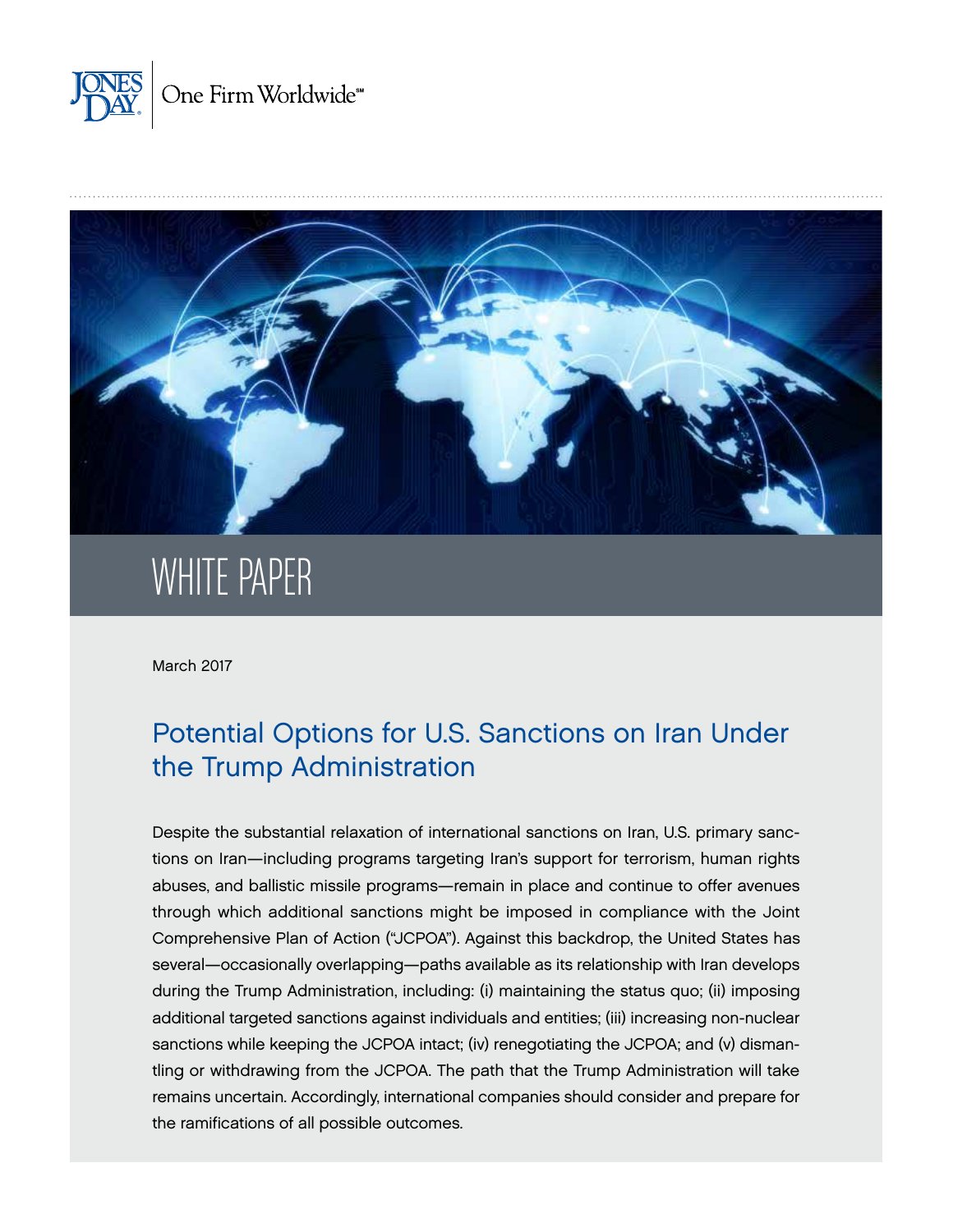# TABLE OF CONTENTS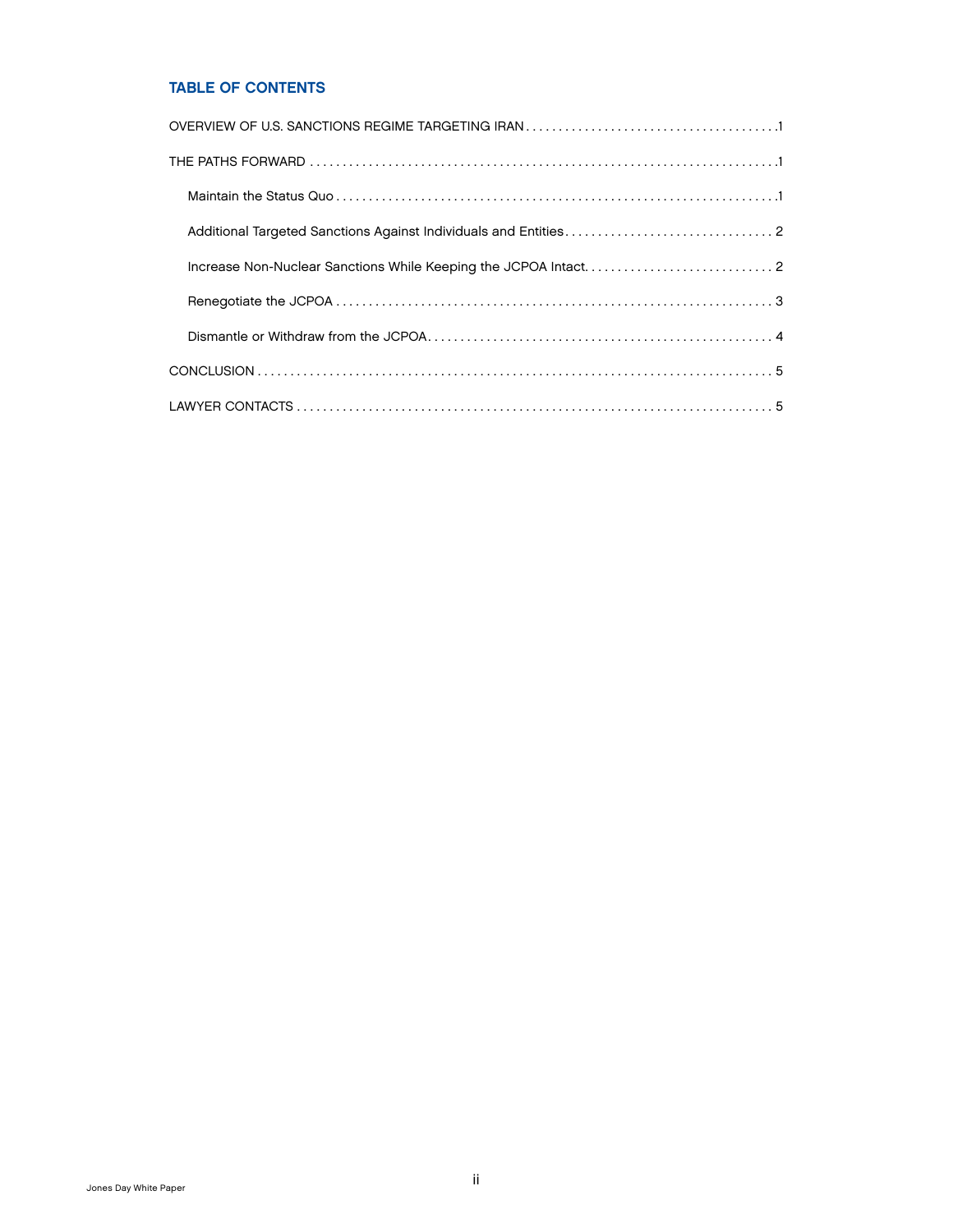<span id="page-2-0"></span>In response to reports that Iran conducted a ballistic missile test launch in February 2017, a former senior U.S. government official announced—and President Trump later echoed over Twitter—that the United States is "officially putting Iran on notice." International companies that have re-entered the Iranian market over the past year should be no less clearly on notice. It remains uncertain, however, what the practical ramifications of being "on notice" may be.

Indeed, with respect to Iran and its "terrible deal" with the United States, over the course of his presidential campaign, President Trump: (i) variously vowed to enforce a deal which he repeatedly denounced as disastrous—open guste "like you've never seen a contract enforced before"; (ii) suggested that he would "double up and triple up sanctions"; (iii) promised to force "the Iranians back to the bargaining table"; and (iv) stated that his "number-one priority is to dismantle the disastrous deal with Iran." Since taking office, however, President Trump has maintained the status quo, and members of his Administration have indicated, in strong terms, that the United States intends to abide by its commitments under the Joint Comprehensive Plan of Action ("JCPOA") (on which we reported [here](http://www.jonesday.com/implementation-day-triggers-significant-changes-to-international-sanctions-against-iran-01-19-2016/)). Therefore, it remains difficult to predict how the Trump Administration will approach relations with Iran as events unfold over the coming months and years, but it is equally important to try to do so as tensions continue to rise and Iran rejoins the global market.

In light of President Trump's remark that "nothing is off the table" with respect to Iran, this *White Paper* explores the array of sanctions options available to the Trump Administration.

# OVERVIEW OF U.S. SANCTIONS REGIME TARGETING IRAN

The United States has long maintained an extensive and complex sanctions regime targeting Iran. The *primary* and oldest component of that regime has been, and continues to be, a comprehensive embargo that generally prohibits U.S. persons from engaging in almost all transactions with or involving Iran. Over the past 20 years, the United States continually expanded its sanctions regime from that foundation with extraterritorial or *secondary* sanctions designed to influence the behavior of non-U.S. companies and restrict certain sectors of the Iranian economy. Over the past decade, other nations, including the

European Union (as a bloc), joined the United States in imposing broad sanctions on Iran in an effort to, among other things, pressure Iran into abandoning its nascent nuclear program.

That combined effort culminated early last year with implementation of the JCPOA, which dramatically eased international sanctions against Iran. In particular, in accordance with its obligations under the JCPOA, the United States has through a combination of partial and complete revocations of executive orders, waivers, and certifications: (i) lifted most of its secondary nuclear-related sanctions on Iran; (ii) removed certain individuals and entities from its sanctions-related prohibited parties lists; and (iii) implemented general licenses or licensing regimes that opened opportunities for, among others, non-U.S. subsidiaries of U.S. companies to engage in business with Iran, subject to certain conditions. In concert, the European Union lifted virtually all of its sanctions against Iran and removed numerous individuals and entities from its sanctions-related prohibited parties lists.

Despite the substantial relaxation of international sanctions, U.S. primary sanctions—including U.S. programs targeting Iran's support for terrorism, human rights abuses, and ballistic missile programs—remain in place and effectively ensure that U.S. companies continue to be prohibited from engaging in almost all business dealings involving Iran. Further, as discussed below, these sanctions continue to offer avenues through which additional sanctions might be imposed in compliance with the JCPOA.

In addition, the JCPOA itself offers channels through which noncompliance can trigger a "snap back" of international sanctions.

#### THE PATHS FORWARD

Against this backdrop, the United States has several—occasionally overlapping—paths available as its relationship with Iran develops during the Trump Administration.

#### Maintain the Status Quo

Despite statements to the contrary by President Trump and his surrogates during the campaign and since taking office, the Trump Administration may opt to maintain the status quo with respect to the JCPOA and U.S. sanctions against Iran. As noted above, U.S. primary sanctions against Iran remain in force. As a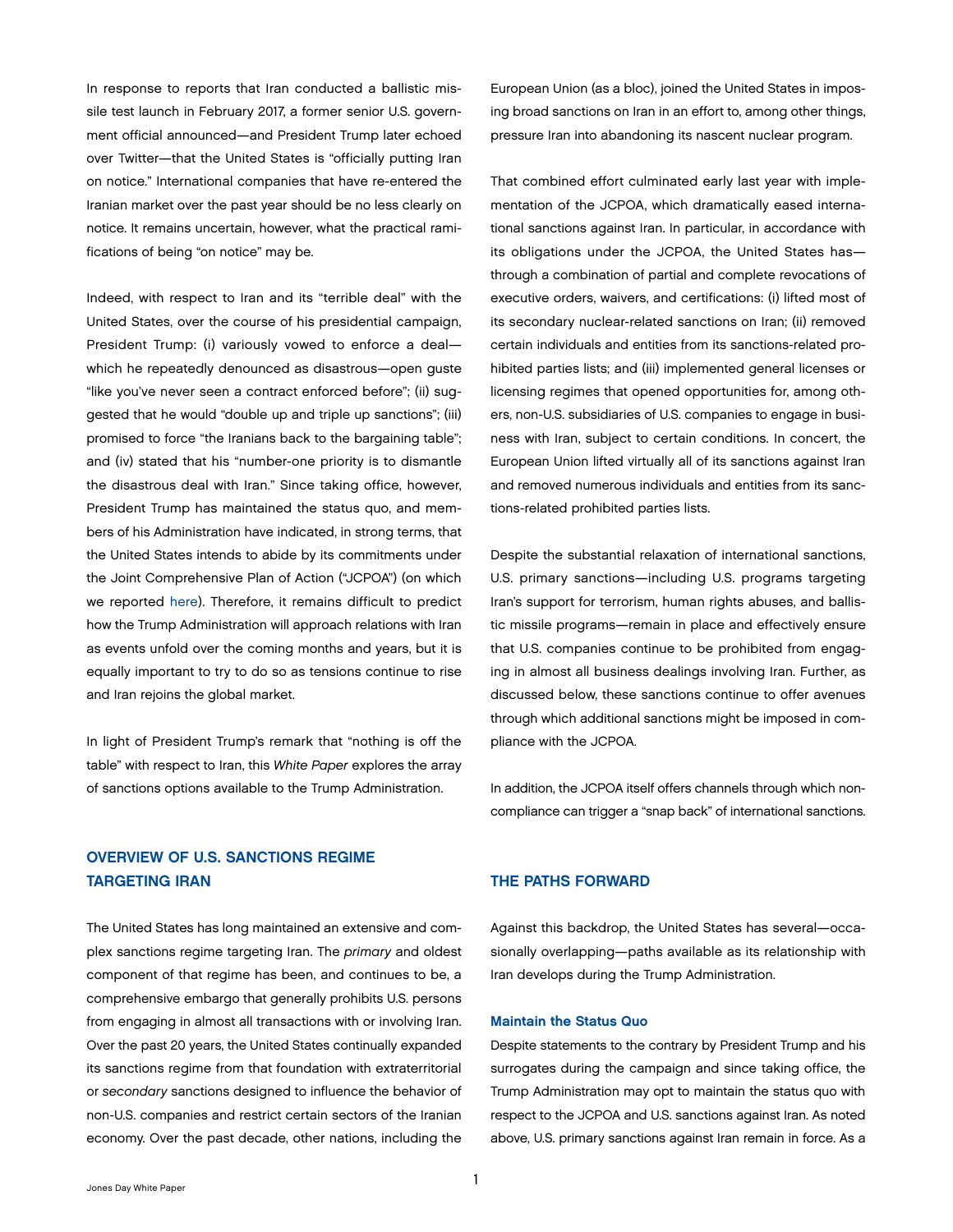<span id="page-3-0"></span>result, U.S. companies remain generally prohibited from entering the Iranian market, and all parties, whether U.S. or non-U.S., remain generally restricted, as a practical and regulatory matter, from access to the U.S. financial system in connection with any dealings with Iran. While these restrictions may pale in comparison to the comprehensive international sanctions Iran faced a little over a year ago, they still have affected the potential growth of the Iranian economy and remain powerful leverage.

Accordingly, merely maintaining the status quo continues to offer a viable approach to restricting Iran in furtherance of all relevant U.S. foreign policy interests without undermining the JCPOA. Nevertheless, even the current status quo likely will involve some, albeit limited, new sanctions measures namely, as noted immediately below, the imposition of sanctions against additional individuals and entities.

# Additional Targeted Sanctions Against Individuals and Entities

As noted above, notwithstanding the sanctions relief provided under the JCPOA, U.S. sanctions related to Iran's support for terrorism, human rights abuses, and ballistic missile programs, as well as certain secondary sanctions related to dealings with designated individuals and entities, remain in force. Significantly, pursuant to its authority under these continuing sanctions, the Trump Administration, like the Obama Administration before it, retains the ability to impose targeted restrictions on dealings by U.S. and non-U.S. persons with designated individuals and entities without breaching the JCPOA. Indeed, the Trump Administration has already done so, having designated 25 parties on the List of Specially Designated Nationals and Blocked Persons on February 3, 2017, in response to Iran's ballistic missile test two days earlier and an additional 11 individuals and companies on March 21, 2017, in connection with transfers to Iran's ballistic missile program. In at least the near term, if not the longer term, the Trump Administration likely will continue employing this targeted approach.

Iran, however, appears unlikely to accept even such targeted sanctions quietly. Indeed, Iran has already retaliated against the latest round of U.S. sanctions by imposing sanctions on 15 U.S. companies on March 26, 2017. That response indicates that tensions between the United States and Iran are unlikely to abate in the near future and could portend consequential,

even if reciprocal, responses to any U.S. efforts to impose additional, more significant sanctions.

# Increase Non-Nuclear Sanctions While Keeping the JCPOA Intact

In addition to designating additional individuals and entities on U.S. prohibited parties lists, the United States arguably also could increase the scope of its non-nuclear sanctions on Iran without breaching the JCPOA. Preliminary steps already have been taken to do so.

In late January 2017, U.S. Senators Marco Rubio (R-FL), Todd Young (R-IN), and John Cornyn (R-TX) reintroduced the Iran Non-Nuclear Sanctions Act in the Senate, and a similar bill was introduced in the House of Representatives in February 2017. According to the senators who reintroduced the bill, the legislation "would impose harsh financial and economic sanctions countering Iran's non-nuclear provocations, including its ballistic missile violations, human rights abuses and support for international terrorism." In particular, the Iran Non-Nuclear Sanctions Act contemplates:

- Expanding current and imposing new human rights-related sanctions;
- Imposing new sanctions against Iran's Islamic Revolutionary Guard Corps ("IRGC") and Mahan Air, including creating a watch list for entities in which the IRGC holds an ownership interest of less than 25 percent;
- Imposing new sanctions against persons that knowingly aid Iran's ballistic missile program;
- Imposing new sanctions against persons involved in sectors of Iran's economy that support, directly or indirectly, Iran's ballistic missile program, including mandating sanctions against entities in which Iran's key ballistic missile organizations hold a 25 percent or greater ownership interest;
- Requiring a presidential certification that persons identified in UN Security Council Resolutions are not engaged in activities related to Iran's ballistic missile program (and requiring the imposition of sanctions if that certification cannot be made); and
- Codifying current prohibitions against Iran's direct and indirect access to the U.S. financial system and strengthening the requirements necessary to remove Iran or any other country from the state sponsors of terrorism list.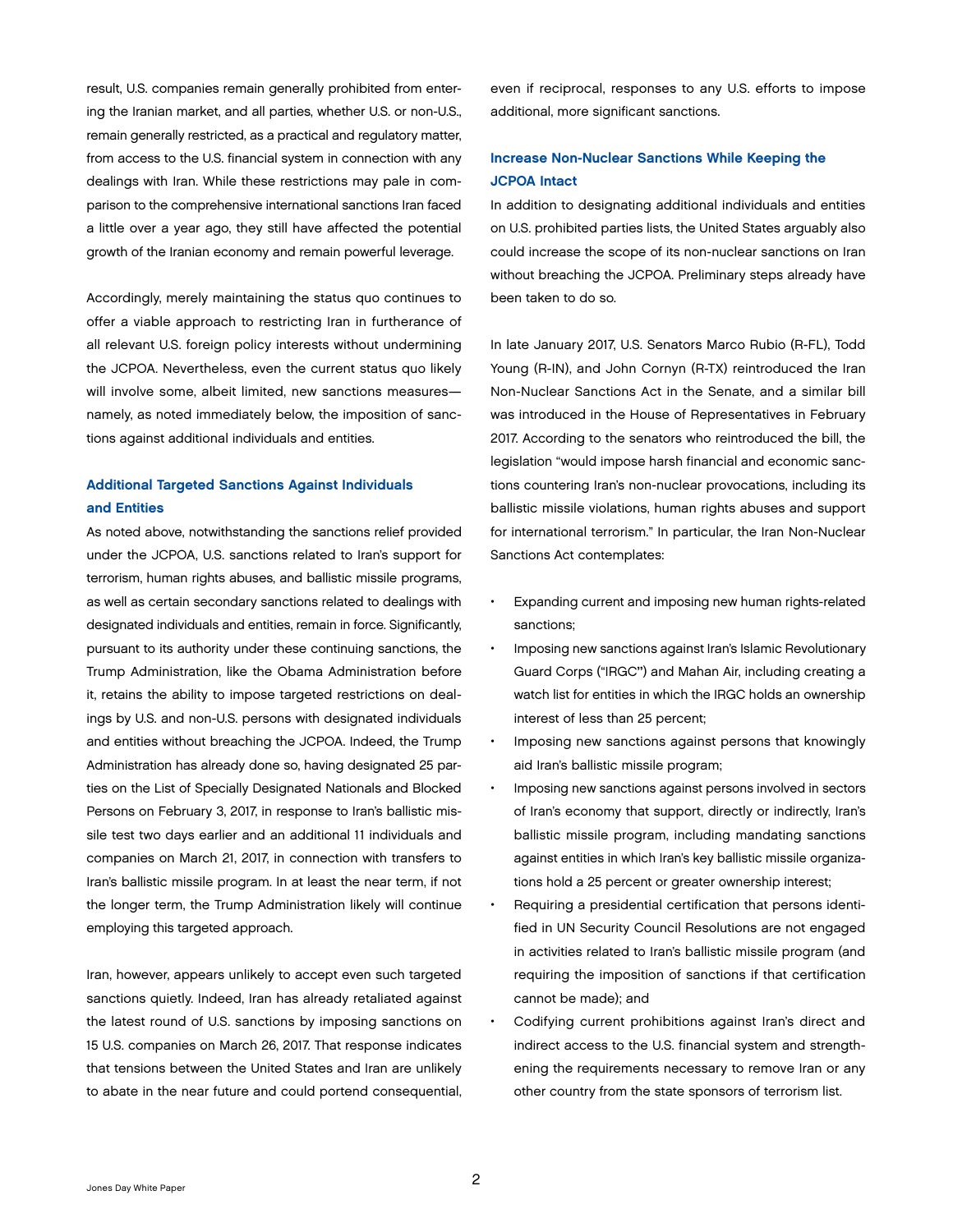<span id="page-4-0"></span>Both the Senate and House versions of the legislation remain pending. Regardless, the new legislation aside, President Trump could impose new categories of sanctions related to Iran's support for terrorism, human rights abuses, and ballistic missile programs by executive order under existing authorities.

Any attempts to significantly expand the scope of U.S. sanctions would almost certainly be met with resistance from Iran and likely accusations that the increased sanctions violate the JCPOA. Indeed, Iran has already accused the United States of a "lack of compliance with the JCPOA" in connection with its ongoing primary sanctions and heatedly argued that renewal of the Iran Sanctions Act late last year constituted a breach, even where no sanctions were reimposed.

Iran would have two obvious avenues through which it might respond to significant additional U.S. sanctions. First, even where new legislation or regulations purport only to expand support for terrorism, human rights, and ballistic missile sanctions, Iran might seek to challenge the new sanctions through the dispute resolution mechanism provided by the JCPOA, which would trigger a month-long process that may, ultimately, leave the fate of the agreement with the UN Security Council. The outcome of that process will, of course, depend on the nature and extent of the increased sanctions and, therefore, is impossible to predict. Second, before or after triggering the JCPOA dispute resolution process, Iran could take the position that, in light of the new sanctions, it no longer is bound by the JCPOA. Indeed, Iran has expressly indicated that it may do so should new sanctions be imposed.

Given the potential international repercussions of walking away from the agreement (which would include a snap back of all international sanctions), Iran is unlikely to take such an approach before attempting to address any new sanctions through the JCPOA dispute resolution mechanism. As such, although the Trump Administration may increase non-nuclear sanctions on Iran in a manner that does not clearly violate the JCPOA, any attempt to do so undoubtedly would spark significant turmoil to an uncertain end.

#### Renegotiate the JCPOA

During his presidential campaign, President Trump repeatedly and sharply criticized the JCPOA, describing it as "the worst deal ever negotiated," and stating that a "Trump presidency will force the Iranians back to the bargaining table to make a much better deal."

Any attempt to meaningfully renegotiate the JCPOA will depend significantly on the other parties to the agreement (the United Kingdom, Germany, France, Russia, and China, which, along with the United States, collectively are referred to as the "P5+1"), none of which appears to be interested in returning to the "bargaining table." Significantly, it was the combined leverage of both U.S. and EU sanctions that led to implementation of the JCPOA—and indeed, brought Iran to negotiate—in the first place, and based on recent statements, the European Union appears unlikely to entertain a similarly combined effort to renegotiate the agreement.

In fact, as recently as last month, the European Union reiterated its commitment to protecting and preserving the JCPOA, and absent a significant change in circumstances, it seems unlikely to alter that position. In addition to the European Union and EU members of the P5+1, participation by the remaining members (Russia and China) in any such renegotiations would be essential. In light of the increased business and diplomatic dealings Russia and China have had with Iran over the past year, their participation seems similarly unlikely.

Finally, Iran itself, absent concerted international effort, likely would resist a return to negotiations. By many accounts, President Hassan Rouhani has pinned his political fortunes to the success of the JCPOA and, as the May 2017 Iranian presidential elections approach, is unlikely, absent the promise of additional sanctions relief, to undermine the JCPOA—his signature diplomatic achievement. Moreover, although the lifting of international sanctions, in many respects, has yet to have a far-reaching impact in Iran, no political faction in the country is likely to trade the certain economic benefits of the current agreement for the somber prospects offered by a new agreement that, based on President Trump's statements, promises harsher terms. Accordingly, in light of the vested commercial and diplomatic interests each of the P5+1 and Iran have in the JCPOA and the current status quo, the likelihood of bringing all parties back to the negotiating table seems dim.

In any case, to the extent President Trump is able to gain support from the other signatories to the JCPOA to renegotiate the deal, the exact terms that President Trump would seek in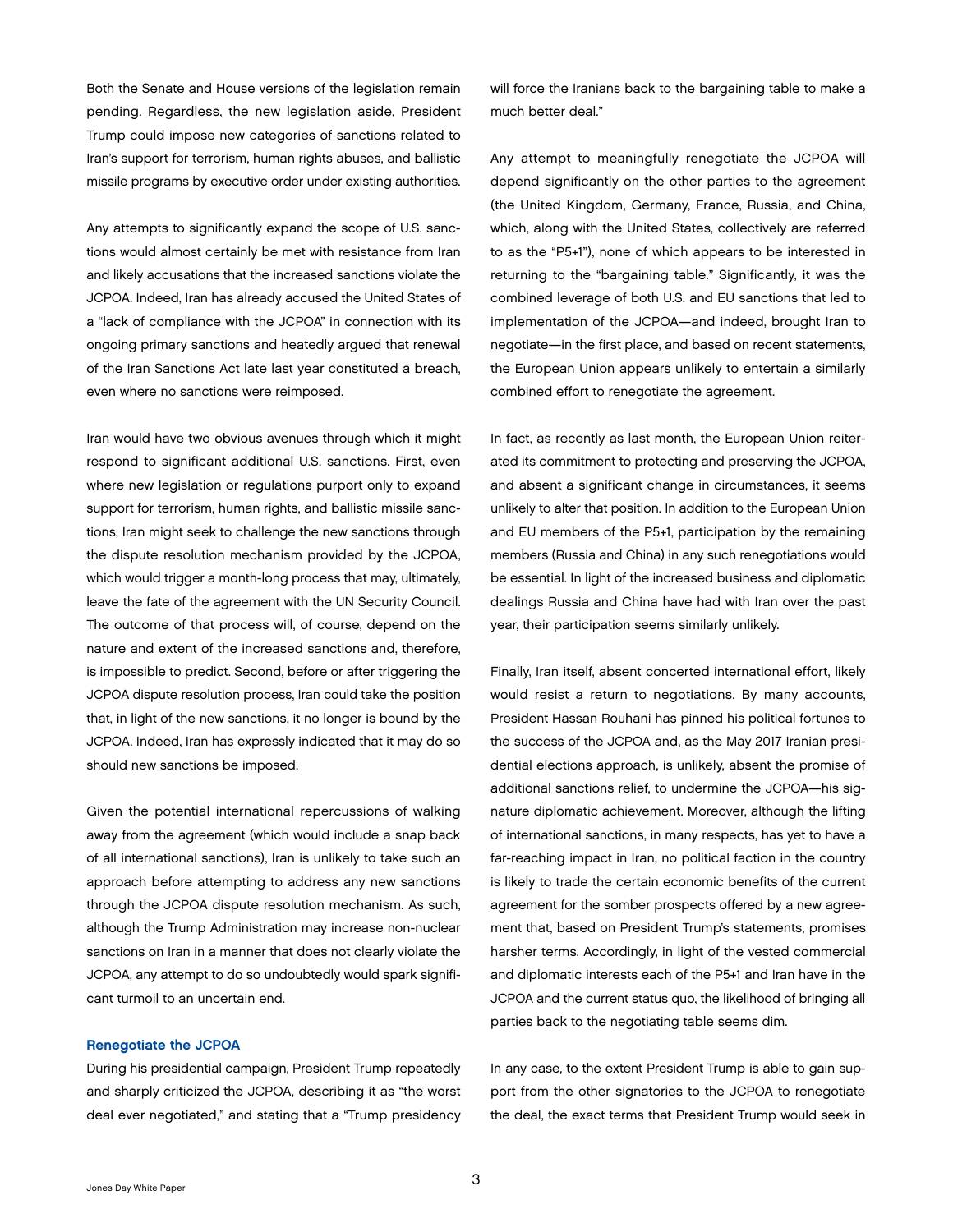<span id="page-5-0"></span>connection with any renegotiations and what, if any, type of sanctions relief the United States would propose remain unclear.

#### Dismantle or Withdraw from the JCPOA

President Trump has the authority to unilaterally withdraw the United States from the JCPOA, and nothing in the JCPOA or related U.S. legislation formally requires the United States to abide by the agreement.

International law likely would not pose a significant obstacle if the United States opts to dismantle or withdraw from the JCPOA. As noted above, the JCPOA already provides a dispute resolution mechanism, which, if triggered, could result in the reimposition of all international sanctions against Iran. To trigger the reimposition of sanctions through this mechanism, the United States need only notify the JCPOA Joint Commission (which is composed of representatives of Iran and the P5+1) that the United States believed Iran "was not meeting its commitments" under the agreement. Although participants are subject to an obligation to resolve concerns through this mechanism in good faith, the process itself appears vulnerable to intractable parties, and it is therefore possible that the United States would be able to engineer reimposition of sanctions through the dispute resolution mechanism. Regardless, notwithstanding the JCPOA dispute resolution mechanism, there is nothing within the terms of the agreement that precludes the United States from merely walking away.

Similarly, domestic law does not pose an obstacle to President Trump withdrawing the United States from the JCPOA. First, the Iran Nuclear Agreement Review Act of 2015 appears to provide the president discretionary authority to reimpose as well as lift sanctions. As a result, President Trump already would have the statutory authority to unilaterally reimpose sanctions.

Second, as noted above, U.S. sanctions relief under the JCPOA was effected through a combination of executive orders and statutory waivers and certifications, all of which might be relatively easily unraveled. To the extent that U.S. sanctions relief relies on executive orders issued by President Obama, those orders can be reversed by new executive orders and, therefore, can be undone at any time. Although the statutory waivers and certifications may not be so quickly or affirmatively rescinded, they must be periodically renewed, and thus mere inaction ultimately will be sufficient to dispose of them. Indeed, depending on when the relevant waivers and certifications

were last renewed, they will be up for renewal within, variously, the first four to 12 months of the Trump Administration. As a result, the first relevant waivers and/or certifications may require renewal within the next two months, posing the first imminent test of the JCPOA under the Trump Administration.

Significantly, any effort by the United States to unilaterally reimpose sanctions is likely to have significant consequences for global businesses and U.S. international relations. First, as discussed above (and previously discussed [here](http://www.jonesday.com/global-issues-under-the-trump-administration-what-the-future-may-hold-for-sanctions-and-export-controls-12-08-2016/)), the effects of unilaterally reimposing sanctions (or seeking reimposition through the JCPOA) will depend, to a great extent, on the actions of the other signatories to the JCPOA, none of which appears poised to likewise reimpose sanctions. Accordingly, Iran's ability to continue trade with the European Union, Russia, and China could dampen the effect of a U.S. withdrawal from the JCPOA on Iran's economy.

Second, any effort to unilaterally reimpose sanctions may strain relations between the United States and its allies should the United States seek to enforce secondary sanctions against third-country companies, which would confront blocking legislation prohibiting compliance with any requirements or prohibitions imposed under the U.S. sanctions on Iran. Further, renouncing its obligations under the JCPOA also may undermine the Trump Administration's efforts to negotiate new treaties, including bilateral trade deals, or enforce U.S. rights under existing international agreements.

Third, as we have discussed [here](http://www.jonesday.com/global-issues-under-the-trump-administration-what-the-future-may-hold-for-sanctions-and-export-controls-12-08-2016/), although the reimposition of sanctions likely will have minimal impact on U.S. companies in light of the continuing primary sanctions, it may nevertheless have a short-term chilling effect on U.S. manufacturing and export sectors. In that regard, over the past year, pursuant to general licenses and favorable licensing policies implemented under the JCPOA, foreign subsidiaries of U.S. companies have begun to reenter the Iranian market, and some U.S. companies have reached agreements with Iran. Rescinding the authorizations that have permitted such business to proceed undoubtedly will have immediate and detrimental consequences.

Moreover, to the extent that U.S.-based international businesses find themselves caught between rigorous U.S. sanctions on the one hand and permissive third-country trade policies or blocking legislation on the other, they will confront